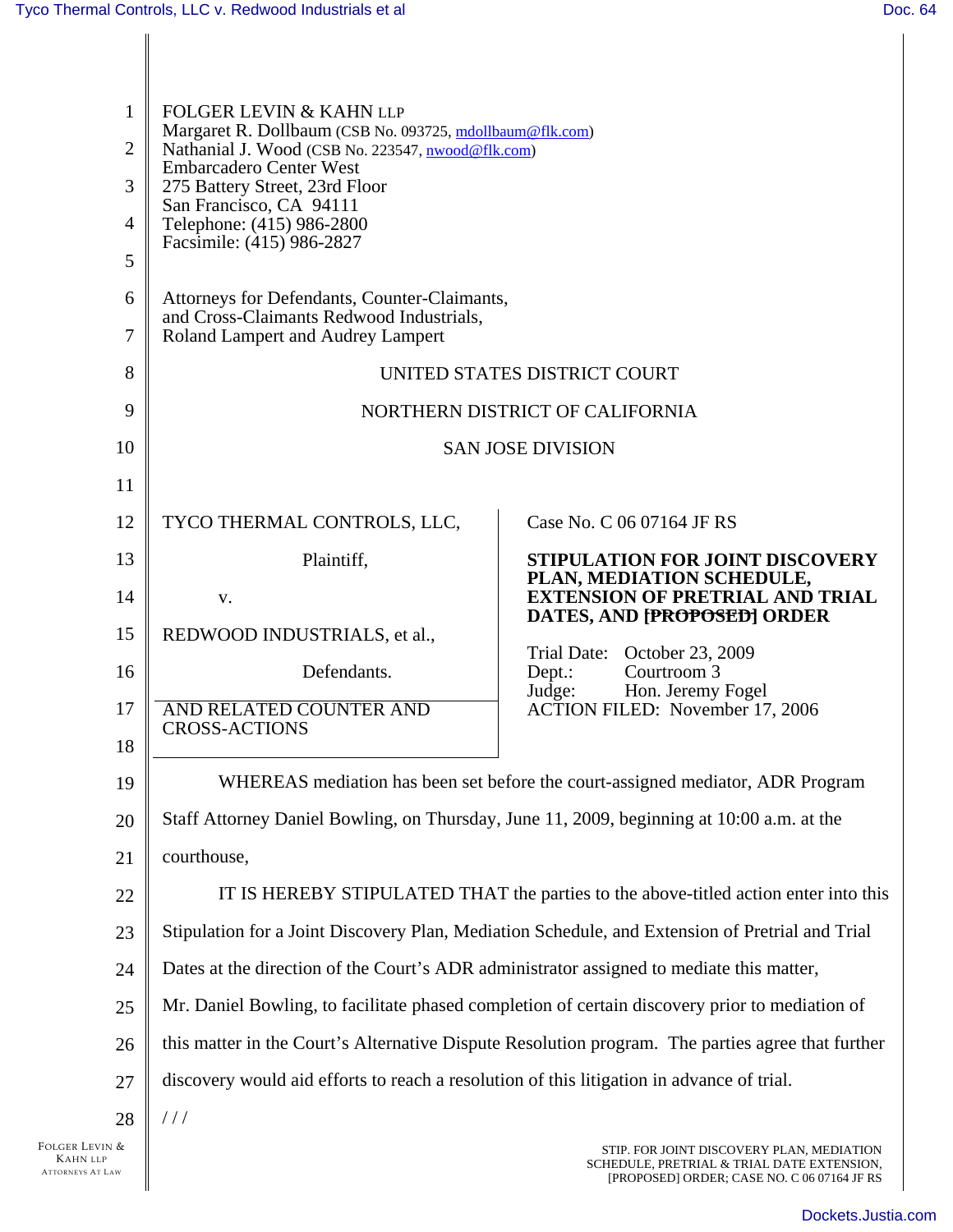1

## **I. EXTENSION OF PRE-TRIAL DEADLINES**

2 3 4 The parties agree to extend the existing pre-trial and trial dates, subject to court approval, in accordance with the recommendation of Mr. Bowling. Accordingly, the parties agree to the following revised schedule for this case:

| <b>Event</b>                                                                                                                                                                                                                                                                                                                                                                                                      | <b>Existing Date</b>                       | <b>New Date</b>          |  |  |  |
|-------------------------------------------------------------------------------------------------------------------------------------------------------------------------------------------------------------------------------------------------------------------------------------------------------------------------------------------------------------------------------------------------------------------|--------------------------------------------|--------------------------|--|--|--|
| Discovery Cut-off                                                                                                                                                                                                                                                                                                                                                                                                 | June 12, 2009                              | <b>August 31, 2009</b>   |  |  |  |
| Disclosure of Expert Witnesses                                                                                                                                                                                                                                                                                                                                                                                    | July 24, 2009                              | <b>October 16, 2009</b>  |  |  |  |
| Final Date to Hear Dispositive Motions                                                                                                                                                                                                                                                                                                                                                                            | August 21, 2009<br><b>November 6, 2009</b> |                          |  |  |  |
| <b>Pretrial Disclosures</b>                                                                                                                                                                                                                                                                                                                                                                                       | September 23, 2009                         | <b>December 9, 2009</b>  |  |  |  |
| Joint Pretrial Conference Statement Due                                                                                                                                                                                                                                                                                                                                                                           | October 1, 2009                            | <b>December 16, 2009</b> |  |  |  |
| Motions in Limine Due                                                                                                                                                                                                                                                                                                                                                                                             | October 6, 2009                            | <b>January 15, 2010</b>  |  |  |  |
| Proposed Jury Instructions, Voir Dire<br>Questions and Jury Questionnaire Due                                                                                                                                                                                                                                                                                                                                     | October 14, 2009                           | <b>January 20, 2010</b>  |  |  |  |
| Pretrial Conference; Trial Exhibits Due                                                                                                                                                                                                                                                                                                                                                                           | October 16, 2009                           | <b>January 22, 2010</b>  |  |  |  |
| Trial                                                                                                                                                                                                                                                                                                                                                                                                             | October 23, 2009                           | <b>January 29, 2010</b>  |  |  |  |
| II.<br><b>SCOPE OF DISCOVERY PRIOR TO MEDIATION</b>                                                                                                                                                                                                                                                                                                                                                               |                                            |                          |  |  |  |
| The ADR director recommends, and the Defendants intend to pursue and complete the<br>$\mathbf{1}$ , $\mathbf{1}$ , $\mathbf{1}$ , $\mathbf{1}$ , $\mathbf{1}$ , $\mathbf{1}$ , $\mathbf{1}$ , $\mathbf{1}$ , $\mathbf{1}$ , $\mathbf{1}$ , $\mathbf{1}$ , $\mathbf{1}$ , $\mathbf{1}$ , $\mathbf{1}$ , $\mathbf{1}$ , $\mathbf{1}$ , $\mathbf{1}$ , $\mathbf{1}$ , $\mathbf{1}$ , $\mathbf{1}$ ,<br>$\sim$ $\sim$ |                                            |                          |  |  |  |

19 20 21 22 23 24 25 26 27 following additional discovery before the mediation of this matter: 1. Production of all documents and records in the possession, custody or control of Tyco Thermal Controls, LLC, Tyco International (PA), Inc. and Tyco Electronics and responsive to document requests and subpoenas served by defendants. Production to be completed before April 1, 2009. 2. Depositions of custodians of records of Tyco International (PA), Inc. and Tyco Electronics in response to previously served subpoenas. Depositions to be completed by April 1, 2009, or as soon thereafter as reasonably possible. 3. Deposition of Tyco Thermal Controls, LLC rule 30(b)(6) witnesses related to

FOLGER LEVIN & KAHN LLP ATTORNEYS AT LAW

28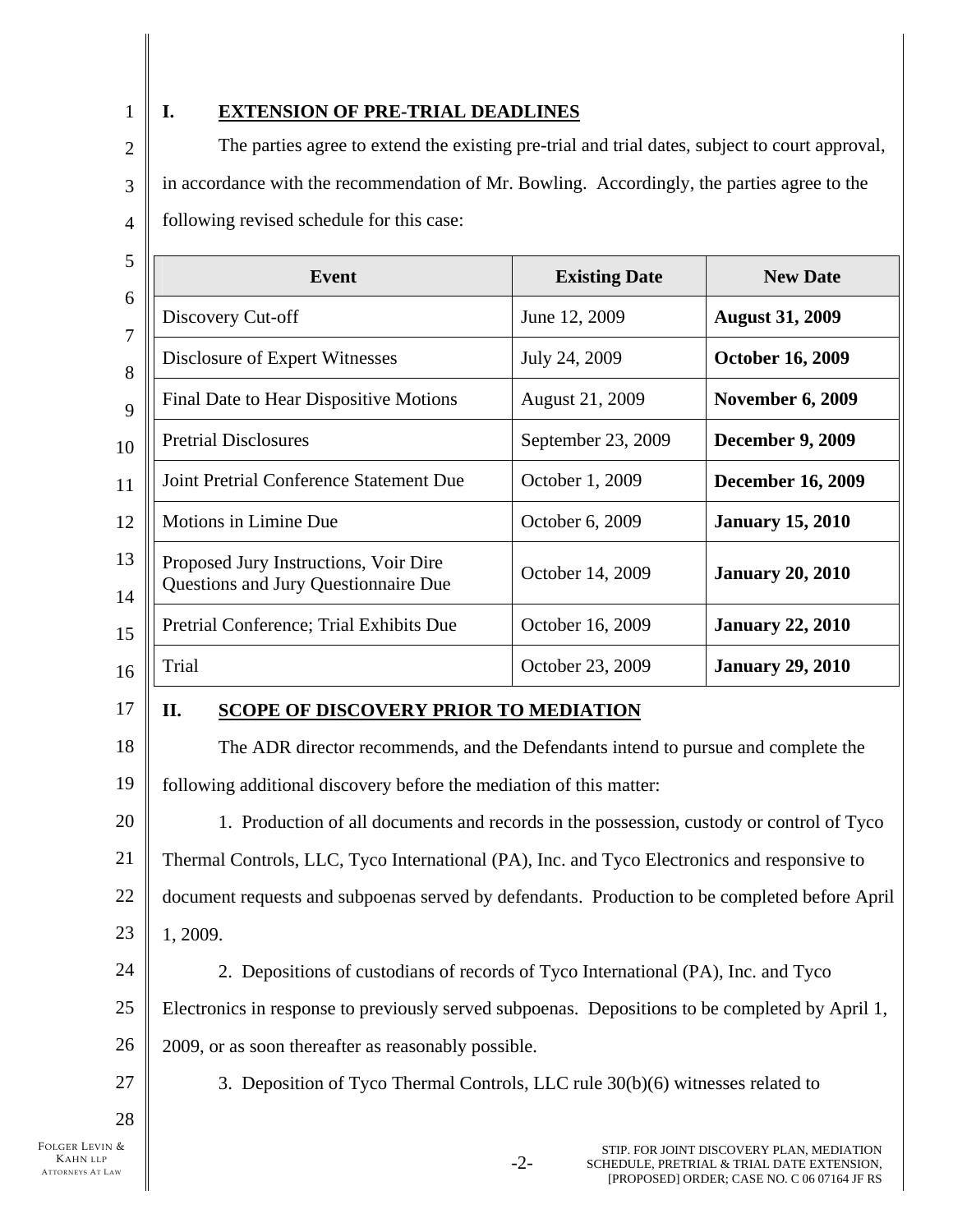| $\mathbf{1}$                                                                                               | operational history of facilities at 2201 Bay Road from 1973 to the present; specific topics to be |  |  |  |  |
|------------------------------------------------------------------------------------------------------------|----------------------------------------------------------------------------------------------------|--|--|--|--|
| $\overline{2}$<br>enumerated in deposition notice(s). Deposition(s) to be completed before April 29, 2009. |                                                                                                    |  |  |  |  |
| 3                                                                                                          | 4. Deposition of 1-3 percipient witnesses related to operational history of facilities at          |  |  |  |  |
| $\overline{4}$                                                                                             | 2201 Bay Road from 1973 to the present. Depositions to be completed before April 29, 2009.         |  |  |  |  |
| 5                                                                                                          | 5. Deposition of Paul Cook, former CEO of Raychem Corporation. Deposition to be                    |  |  |  |  |
| completed between April 29 and May 7, 2009, depending upon witness availability.<br>6                      |                                                                                                    |  |  |  |  |
| $\tau$                                                                                                     | The parties agree to undertake good-faith efforts to complete this proposed discovery in           |  |  |  |  |
| 8                                                                                                          | the manner proposed herein but reserve all rights to object to or seek judicial intervention to    |  |  |  |  |
| 9                                                                                                          | protect against any such discovery. The parties further agree that, to the extent disputes         |  |  |  |  |
| 10                                                                                                         | surrounding the proposed discovery cannot be resolved without court intervention, they will        |  |  |  |  |
| 11                                                                                                         | endeavor to undertake the mediation by the proposed date, or as soon thereafter as practicable.    |  |  |  |  |
| 12                                                                                                         | SO STIPULATED.                                                                                     |  |  |  |  |
| 13                                                                                                         |                                                                                                    |  |  |  |  |
| 14                                                                                                         | Dated:<br>STANZLER, FUNDERBURK & CASTELLON LLP<br>March 26, 2009                                   |  |  |  |  |
| 15                                                                                                         |                                                                                                    |  |  |  |  |
| 16                                                                                                         | /s/ Jordan S. Stanzler<br>Jordan S. Stanzler                                                       |  |  |  |  |
| 17                                                                                                         | <b>Counsel for Plaintiff</b><br>TYCO THERMAL CONTROLS, LLC                                         |  |  |  |  |
| 18                                                                                                         |                                                                                                    |  |  |  |  |
| 19                                                                                                         | FOLGER LEVIN & KAHN LLP<br>Dated: March 26, 2009                                                   |  |  |  |  |
| 20                                                                                                         |                                                                                                    |  |  |  |  |
| 21                                                                                                         | /s/ Margaret R. Dollbaum<br>Margaret R. Dollbaum                                                   |  |  |  |  |
| 22                                                                                                         | Counsel for Defendants, Counter-claimants and<br>Cross-defendants REDWOOD INDUSTRIALS,             |  |  |  |  |
| 23                                                                                                         | ROLAND LAMPERT and AUDREY LAMPERT                                                                  |  |  |  |  |
| 24                                                                                                         | <b>GORDON &amp; REES LLP</b><br>Dated:<br>March 26, 2009                                           |  |  |  |  |
| 25                                                                                                         |                                                                                                    |  |  |  |  |
| 26                                                                                                         | /s/ Mordecai D. Boone<br>Mordecai D. Boone                                                         |  |  |  |  |
| 27                                                                                                         | Counsel for Cross-defendant, Cross-claimant<br>ROWE INDUSTRIES, INC.                               |  |  |  |  |
| 28<br>FOLGER LEVIN &                                                                                       | STIP. FOR JOINT DISCOVERY PLAN, MEDIATION                                                          |  |  |  |  |
| <b>KAHN LLP</b><br><b>ATTORNEYS AT LAW</b>                                                                 | $-3-$<br>SCHEDULE, PRETRIAL & TRIAL DATE EXTENSION,<br>[PROPOSED] ORDER; CASE NO. C 06 07164 JF RS |  |  |  |  |
|                                                                                                            |                                                                                                    |  |  |  |  |